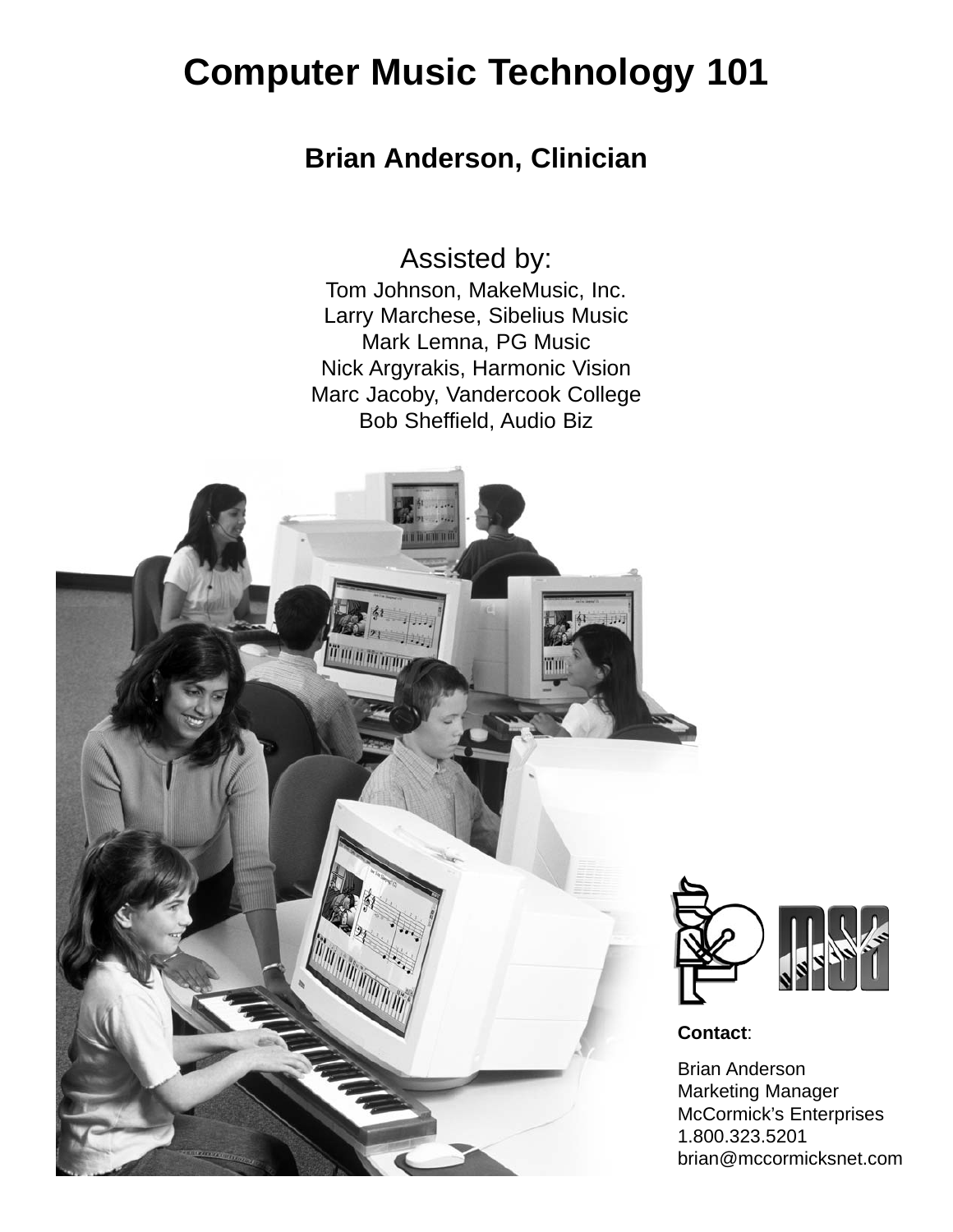#### **Computer Music Technology 101**

#### **I. Understanding MIDI**

#### **2. Software Technology**

- A. Notation
- B. Music Scanning
- C. Sequencing
- D. Digital Audio Editing
- E. Video/Multimedia Production
- F. Performance Software
- G. Intonation Training
- H. Arranging Assistants
- I. Office Administration
- J. Music Theory
- K. Ear Training
- L. Rhythm Training
- M. Keyboard Skills
- N. Music History & Appreciation
- O. Elementary

#### **3. Hardware Technology**

- A. MIDI Keyboards
- B. MIDI Synthesizers
- C. Digital Pianos
- D. MIDI Controllers
- E. MIDI Interfaces
- F. Audio Interfaces
- G. Microphones
- H. Digital Recorders
- I. Computer Furniture
- J. Computer Labs\*

#### **\* Important items to consider when developing your computer lab.**

- 1. Have a plan
- 2. What type of computer should I get?
- 3. Synthesizers vs. MIDI Keyboards vs. Controllers
- 4. Electrical considerations
- 5. Networking requirements
- 6. Furniture
- 7. White board vs. chalk board
- 8. Lighting
- 9. Projection
- 10. Audio Equipment
- 11. Storage
- 12. Carpet or no carpet?





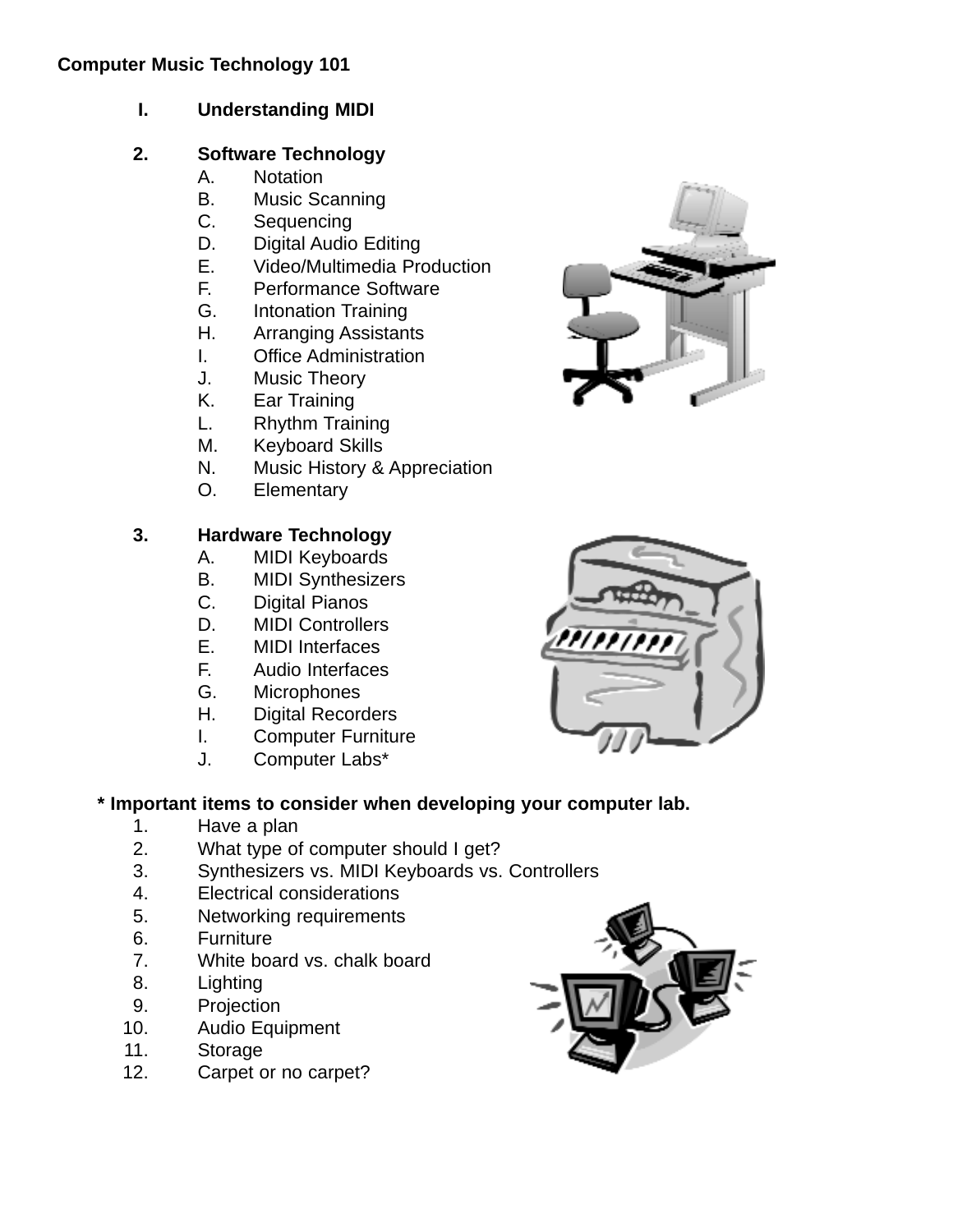## **Glossary of Common Computer Port & Audio Connections**

Reveal the mysteries of computer connectivity.

|                                                            | <b>4 MiniDIN</b><br><b>Female</b>        | Used as the keyboard and mouse port on older Mac computers.                                                                                |
|------------------------------------------------------------|------------------------------------------|--------------------------------------------------------------------------------------------------------------------------------------------|
|                                                            | 5 DIN<br><b>Female</b>                   | Used as the keyboard port on IBM PC, XT, AT, and compatible<br>computers.                                                                  |
|                                                            | <b>6 MiniDIN</b><br><b>Female</b>        | Used as the keyboard and mouse port on IBM PS/2 and compat-<br>ible computers.                                                             |
|                                                            | 8 MiniDIN<br><b>Female</b>               | Used as the communication ports (modem & printer) on older<br>Mac computers.                                                               |
|                                                            | DB <sub>9</sub><br><b>Male</b>           | Used as the serial port on IBM AT, PS/2 and compatible comput-<br>ers for connecting modems and other RS-232 serial devices.               |
|                                                            | <b>DB15</b><br><b>Female</b>             | Used as a joystick port on IBM and compatible PC computers.<br>Used as the video connector on most Macintosh computers.                    |
|                                                            | <b>DB25</b><br><b>Female</b>             | Used as the parallel port connector on IBM and compatibles.<br>Used as the SCSI connector on most Macintosh computers.                     |
| Front<br>lop<br>⊟"<br>∍⊟<br>$\left  \right $<br>蜖<br>تمممت | USB Type A<br><b>Female</b>              | Used to connect to Universal Serial Bus (USB) peripherals.<br>This port is found on the computer or USB hub.                               |
| Top<br>Front<br>圃<br>ŒŒ<br>⊷                               | <b>Female</b>                            | <b>USB Type B</b> Used to connect to Universal Serial Bus (USB0 peripherals.<br>This port is found on devices like printers and keyboards. |
|                                                            | <b>MIDI</b><br><b>Port</b>               | Used to connect MIDI gear to interfaces and other equipment.<br>This is not a computer port, but is on all MIDI capable gear.              |
| Side<br>Front<br><b>THE R</b><br>$\blacksquare$            | 4 Pin<br><b>FireWire</b>                 | Firewire is also referred to as IEEE-1394 and is capable of high<br>speed data transfers up to 400Mpbs.                                    |
| Front<br>Side<br>E                                         | 6 Pin<br><b>FireWire</b>                 | 6-pin firewire connectors include the ability to carry power on two<br>of the six pins but 4-pin connectors cannot.                        |
| <b>MAG</b>                                                 | <b>SP/DIF</b><br><b>Digital</b>          | S/PDIF (Sony/Philips Digital Interface) transfers audio in high<br>quality digital format. Connectors are RCA type.                        |
| Top<br>Front<br>۰<br>0                                     | <b>Toslink</b><br><b>Digital</b>         | High speed fiber optical cables designed to transmit digital audio.<br>Used with DVDs, DATs, CDs, MiniDiscs, HDTVs and more.               |
| WWW                                                        | <b>XLR</b><br><b>Microphone</b><br>Cable | The three-prong microphone cable that is the standard of the<br>music industry.                                                            |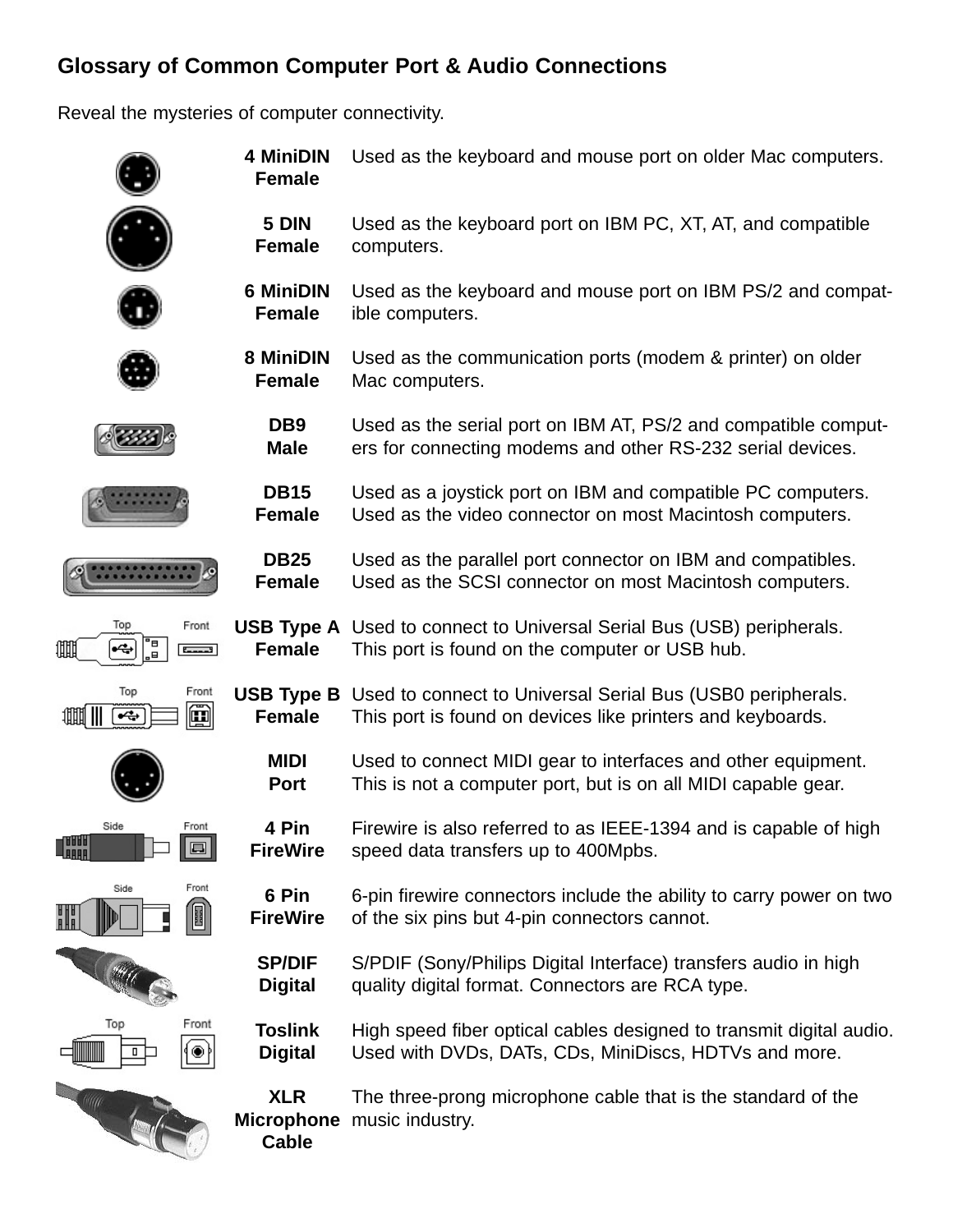### **Glossary of Computer Music Technology Terms**

**Analog:** Data (signal) presented in a non-digital, continuous form.

**Analog Synthesizer:** A synthesizer which uses voltage controlled analog modules to synthesize sound. The three main voltage controlled modules in an analog synthesizer are: Voltage Controlled Oscillator (VCO), Voltage Controlled Filter (VCF), and Voltage Controlled Amplifier (VCA).

**Audible Range:** The range of frequencies that the human ear can hear. A healthy young human can usually hear from 20 cycles per second to around 20,000 cycles per second (20-20,000 Hz).

**Baud Rate:** The speed at which digital information is passed through a serial interface expressed in bits-per-second. MIDI data is transmitted at 31.25 KBaud or 31,250 bits per second.

**Binary:** Of or based on the number two or the binary numeration system (base 2). Digital computers use this form of numbering because the values of 0 and 1 can easily be represented by an open or closed switch.

**Bit:** A Bit is a single piece of information assigned a value of 0 or 1 as used in a digital computer. Computers use digital words which are combinations of bits. A Byte is a digital word consisting of eight Bits.

**Bounce:** When recording or sequencing, to bounce tracks means to combine (mix) several tracks together and record them on another track.

**Buffer:** An area of computer memory that is used to temporarily store data.

**Byte:** A computer word made up of eight bits of data.

**Cardioid:** (kar' de-oid') A directional microphone with a heart shaped, narrow pattern, which picks up from directly in front of the mic

**Channel, MIDI:** An information pathway through which MIDI information is sent. MIDI provides for 16 available channels, each of which can address one MIDI instrument.

**Chorus:** A voice doubling effect created by layering two identical sounds with a slight delay (20-50 mS) and slightly modulating the frequency of one or both of the sounds.

**Condenser Mike:** A microphone which converts sound pressure level variations into variations in capacitance and then into electrical voltage.

**Crossfade:** To gradually fade out one sound while fading in another so that a seamless transition is made between the two sounds.

**Digital:** Equipment that uses quantities represented as binary numbers. In a digital synthesizer every aspect of the sound generation is handled as a numeric calculation. The digital information is not audible and so must be converted to analog form by a DAC before it is output.

**Digital to Analog Converter (DAC):** A device which interprets Digital information and converts it to Analog form. All digital musical instruments must have a DAC so that we can hear their output. **Digital Audio Tape (DAT):** The medium that a machine that records sound digitally uses. They generally use a spinning drum similar to those found in VCR's as opposed to the record and playback heads found on regular analog tape recorders.

**Digital Signal Processor:** Most signal processors these days are digital. They allow the instant recall of all the parameter settings of the device without having to manually reset all the controls every time a different sound effect is required. Increasingly DSP's are becoming software based, accessed via an audio recording or editing application as a plug-in.

**Dynamic Mike:** A microphone in which the diaphragm moves a coil suspended in a magnetic field in order to generate an output voltage proportional to the sound pressure level.

**FireWire:** FireWire is a cross-platform implementation of the high-speed serial data bus -- defined by IEEE Standard 1394-1995 -- that can move large amounts of data between computers and peripheral devices. It features simplified cabling, hot swapping, and transfer speeds of up to 400 megabits per second.

**Frequency:** The number of cycles of a waveform occurring in a second.

**Gain:** The factor by which a device increases the amplitude of a signal.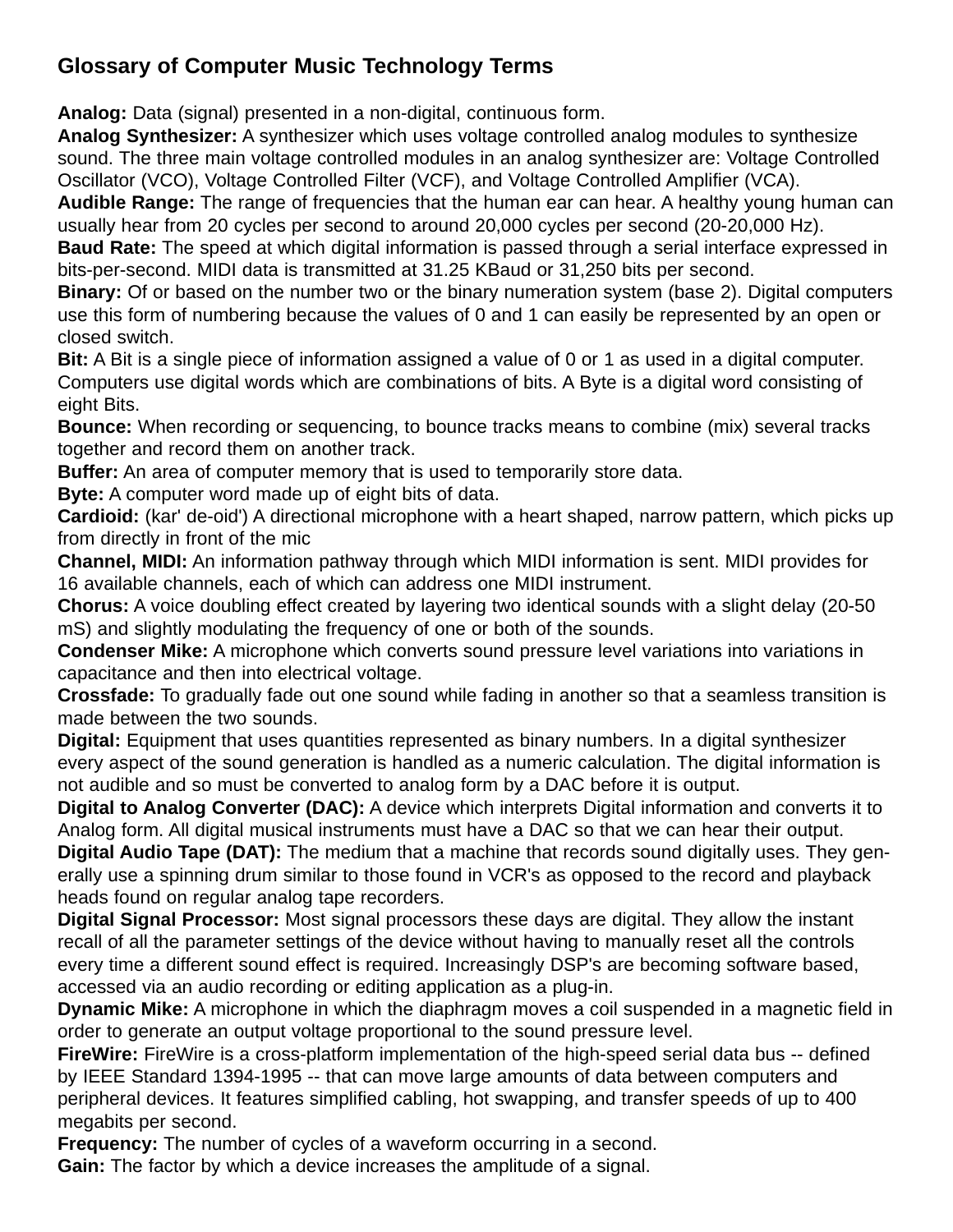**Hard Disk:** A storage medium for digital data which can hold more information and access it faster than a floppy disk.

**Hard disk recorder:** A computer-based hardware and software package specifically intended for the recording, manipulation, and reproduction of the digital audio data that resides upon hard disk and/or within the computers own RAM.

**Hardware-based sequencer:** Stand-alone devices for the sole purpose of MIDI sequencing. These systems make use of a dedicated operating structure, microprocessing system, and memory that is integrated with top- panel controls for performing sequence-specific functions.

**Hertz/Hz:** A unit of frequency equal to 1 cycle per second. Named after Heinrich R. Hertz.

Looping: Looping is the process of repeating a portion of a sample over and over in order to create a sustaining sound. The looped sound will continue as long as the key is depressed. A sound is usually looped during a point in its evolution where the harmonics and amplitude are relatively static in order to avoid pops and glitches in the sound.

**Musical Instrument Digital Interface (MIDI):** A digital communications language that allows multiple electronic instruments, controllers, computers and other related devices to communicate within a connected network. MIDI is an asynchronous, serial interface, which is transmitted at the rate of 31.25 KBaud or 31,250 bits per second.

**MIDI in:** This port receives MIDI messages from an external source and communicates this performance, control, and timing data to the device's internal microprocessors.

**MIDI out:** This port is used to transmit MIDI messages from a single source device to the microprocessor of another MIDI instrument or device.

**MIDI thru:** This port provides an exact copy of the incoming data at the MIDI in port and and transmits this data to another MIDI instrument or device that follows within the MIDI data chain.

**Monophonic:** A musical instrument that is only capable of playing one note at a time. Music with only one voice part.

**Multi-timbral:** The ability of a musical instrument to produce two or more different sounds or timbres at the same time.

**Multi-track:** A way to record a complex musical piece by dividing it into simple tracks, and combining the tracks during playback.

**Normalize:** A digital processing function that increases the amplitude of a sound file until the peak amplitude of its loudest sample reaches 100% of full scale.

Pan: Refers to moving an audio signal left or right in the stereo spectrum. Also called the balance control. All stereo audio mixers have panning, and most software sequencers allow you to set and change panning.

**Patch:** A synthesizer sound which is stored in it's computer memory. Usually refers to a sound which can be altered, i.e. it's stored in RAM memory. Sometimes also called preset, program, or sound. Comes from the use of patch cords on the original modular synthesizers.

**Pitch Bend:** A continuous controller which can be applied to synthesized note(s), usually from a joystick to the left of the lowest keyboard note. The sound is a raising or lowering of the pitch and changes as you move the joystick left and right.

**Plug-in:** A software based application that is accessed via a recording and editing application such as Cubase or Pro Tools.

**Polyphonic:** A musical instrument that is able to play more than one note at the same time. Music with more than one voice part.

**Punch-in:** When recording, punching in over-writes a previously recorded track starting at the punch in point.

**Punch-out:** When recording, punching out stops the recording process started by a punch in, thus preserving the previously recorded track starting at the punch out point.

**Quantization:** A timing function of a sequencer or sequencing software used to correct human-performance timing errors within a composition.